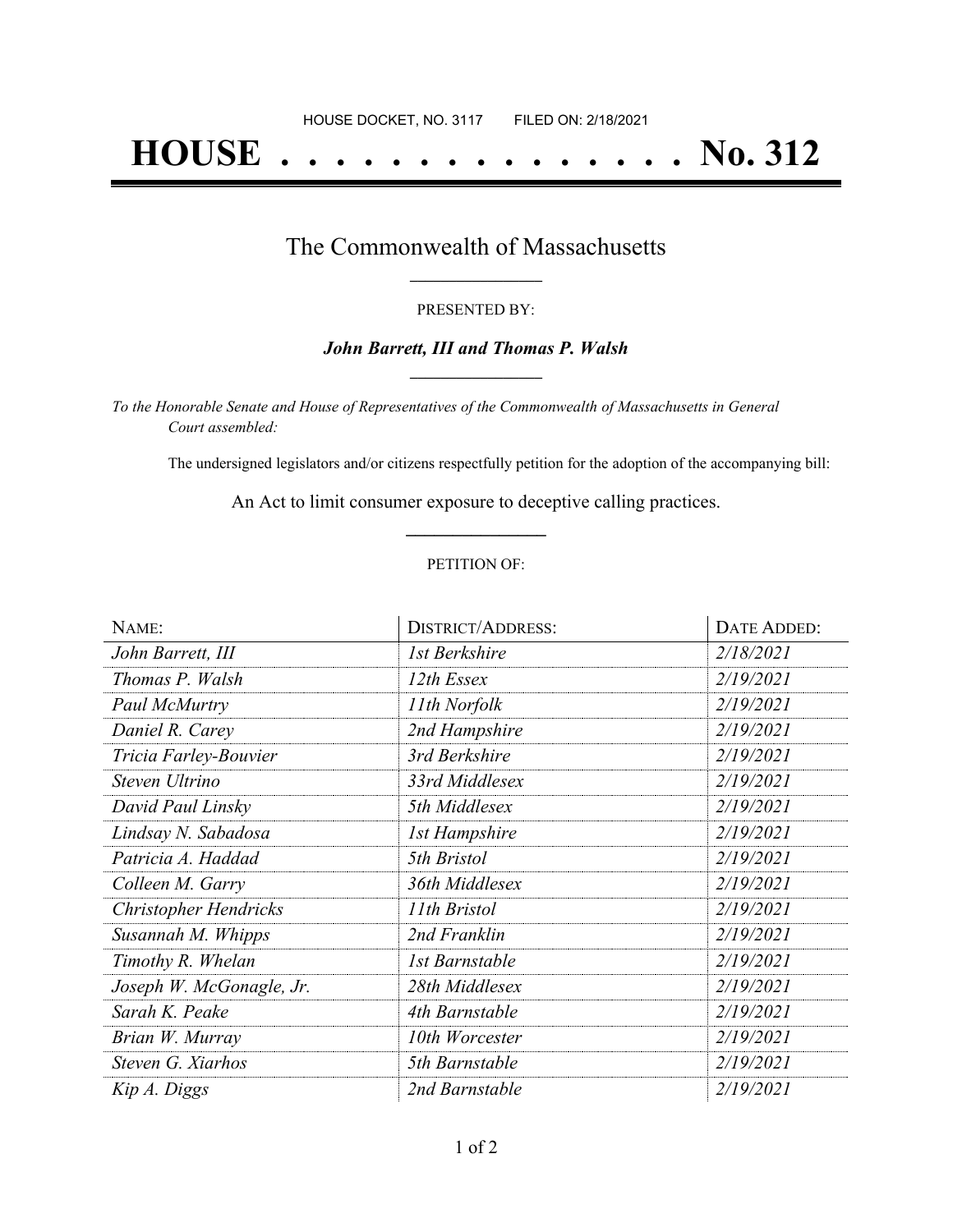| Jacob R. Oliveira           | 7th Hampden                                   | 2/20/2021 |
|-----------------------------|-----------------------------------------------|-----------|
| Tram T. Nguyen              | 18th Essex                                    | 2/22/2021 |
| Richard M. Haggerty         | 30th Middlesex                                | 2/22/2021 |
| Tami L. Gouveia             | 14th Middlesex                                | 2/22/2021 |
| David Henry Argosky LeBoeuf | 17th Worcester                                | 2/23/2021 |
| Jessica Ann Giannino        | 16th Suffolk                                  | 2/23/2021 |
| David F. DeCoste            | 5th Plymouth                                  | 2/23/2021 |
| Carmine Lawrence Gentile    | 13th Middlesex                                | 2/24/2021 |
| Brian M. Ashe               | 2nd Hampden                                   | 2/24/2021 |
| Kevin G. Honan              | 17th Suffolk                                  | 2/25/2021 |
| <b>Smitty Pignatelli</b>    | 4th Berkshire                                 | 2/26/2021 |
| Kate Lipper-Garabedian      | 32nd Middlesex                                | 2/26/2021 |
| Hannah Kane                 | 11th Worcester                                | 3/15/2021 |
| Jerald A. Parisella         | 6th Essex                                     | 3/3/2021  |
| Adam G. Hinds               | Berkshire, Hampshire, Franklin and<br>Hampden | 4/20/2021 |
| David Allen Robertson       | 19th Middlesex                                | 4/27/2021 |
| Natalie M. Higgins          | 4th Worcester                                 | 5/10/2021 |
| Danillo A. Sena             | 37th Middlesex                                | 9/20/2021 |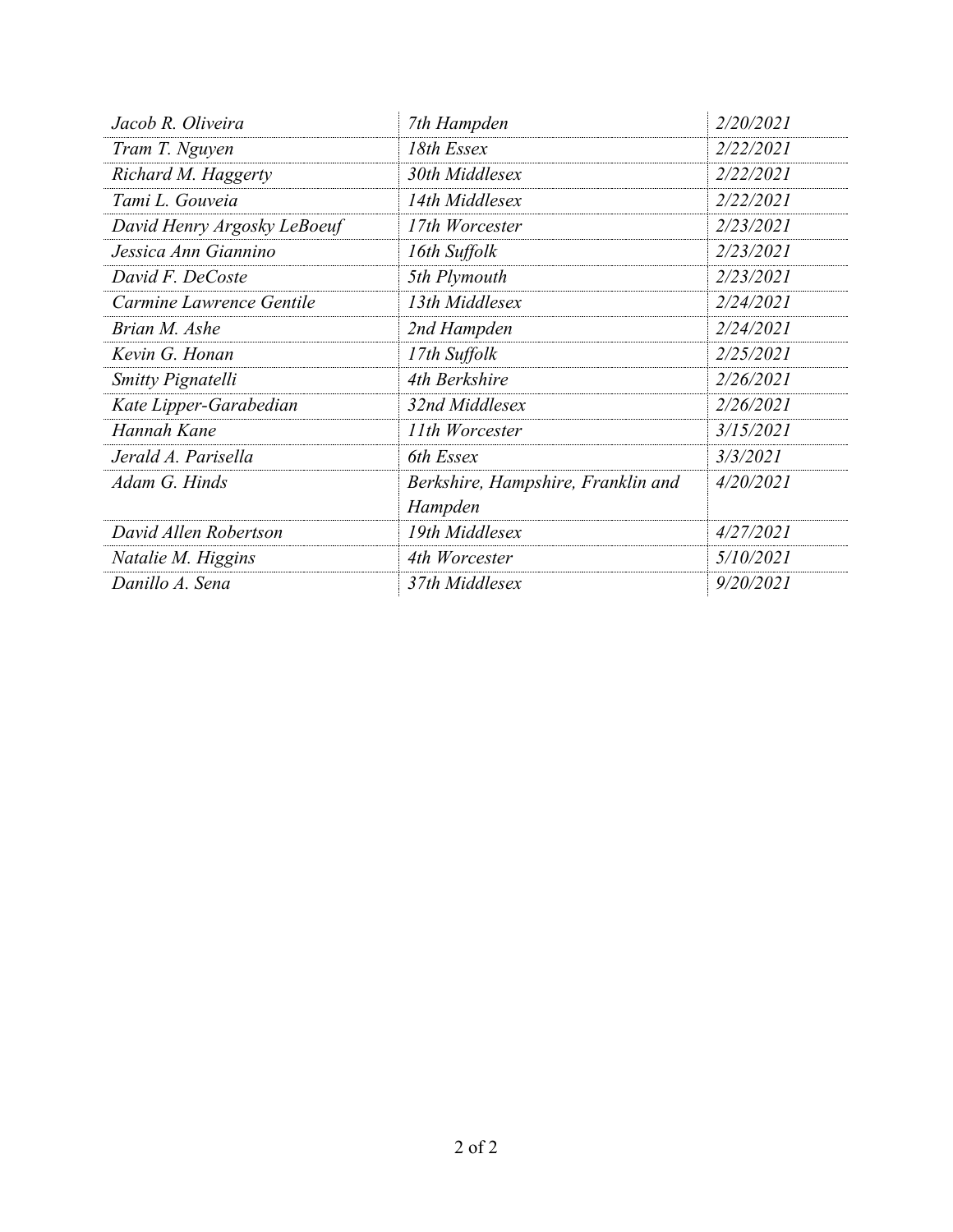#### HOUSE DOCKET, NO. 3117 FILED ON: 2/18/2021

## **HOUSE . . . . . . . . . . . . . . . No. 312**

By Messrs. Barrett of North Adams and Walsh of Peabody, a petition (accompanied by bill, House, No. 312) of John Barrett, III, Thomas P. Walsh and others for legislation to limit consumer exposure to deceptive calling practices. Consumer Protection and Professional Licensure.

### [SIMILAR MATTER FILED IN PREVIOUS SESSION SEE HOUSE, NO. *3753* OF 2019-2020.]

## The Commonwealth of Massachusetts

**In the One Hundred and Ninety-Second General Court (2021-2022) \_\_\_\_\_\_\_\_\_\_\_\_\_\_\_**

**\_\_\_\_\_\_\_\_\_\_\_\_\_\_\_**

An Act to limit consumer exposure to deceptive calling practices.

Be it enacted by the Senate and House of Representatives in General Court assembled, and by the authority *of the same, as follows:*

| $\mathbf{1}$   | SECTION 1. Section 1 of chapter 159C of the General Laws, as appearing in the 2016                 |
|----------------|----------------------------------------------------------------------------------------------------|
| $\overline{2}$ | Official Edition, is hereby amended by inserting after the definition of "Office", the following 2 |
| 3              | definitions:-                                                                                      |
| 4              | "Personal identifying information", any name or telephone number that may be used,                 |
| 5              | alone or in conjunction with any other information, to assume the identity of a person or persons. |
| 6              | "Pose", to falsely represent oneself, directly or indirectly, as another person or persons.        |
| $\tau$         | SECTION 2. Section 4 of said chapter 159C, as so appearing, is hereby amended by                   |
| 8              | adding the following sentence:- The telephone number listed in the caller identification service   |
| 9              | or device shall be a valid telephone number attributable and traceable back to the calling party.  |
|                |                                                                                                    |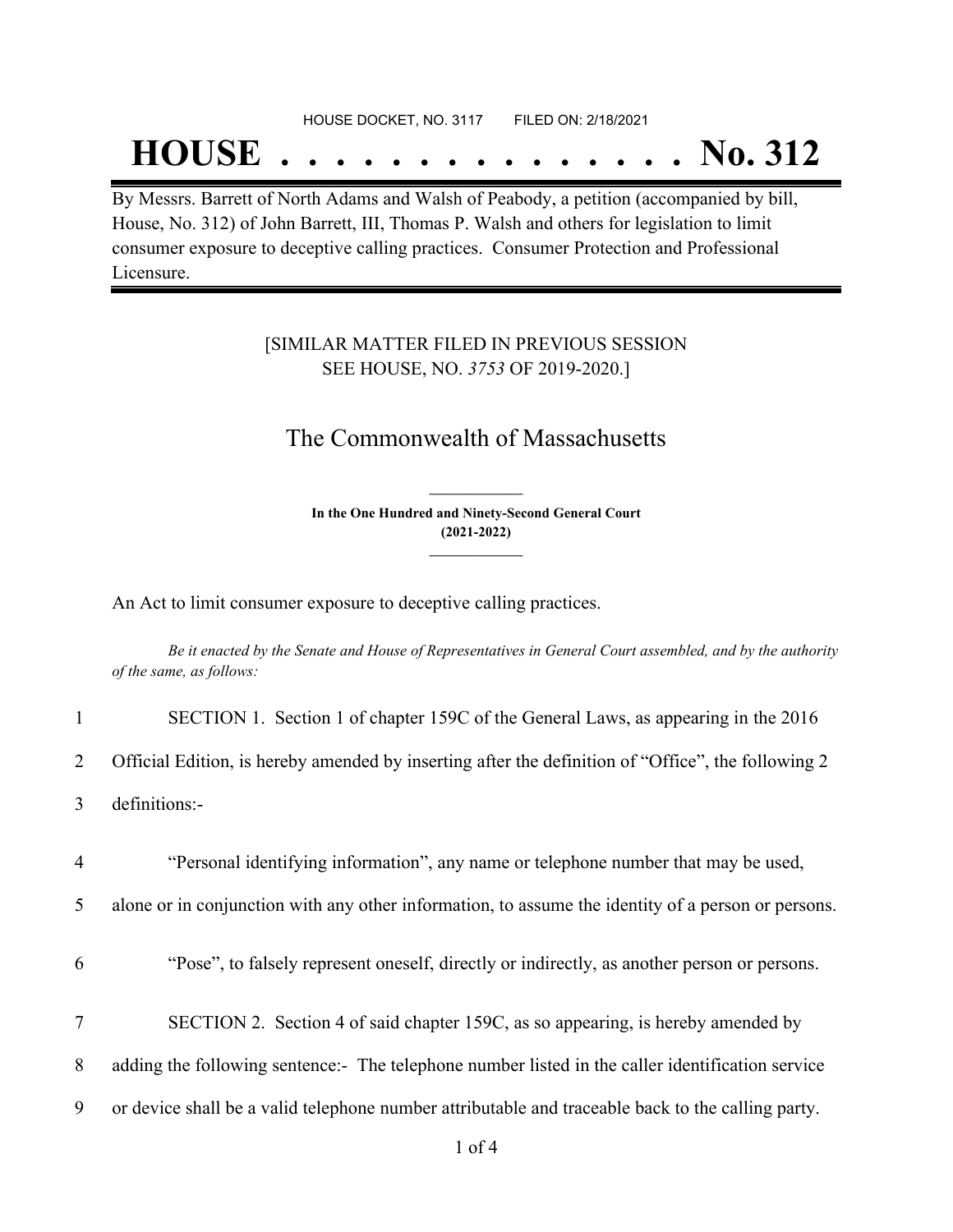SECTION 3. Said chapter 159C is hereby amended by inserting after section 4 the following 2 sections:-

 Section 4A. Notwithstanding any general or special law to the contrary, a person shall not, with the intent to deceive, defraud, harass, cause harm or wrongfully obtain anything of value, including, but not limited to, financial resources or personal identifying information: (1) make, place or initiate a call or text message or engage in conduct which results in the display of misleading, false or inaccurate caller identification, or caller ID, information on the receiving party's telephone or device or otherwise circumvent caller identification technology; (2) cause to be displayed a Massachusetts area code on the recipient's caller ID unless the person making, placing or initiating the call or text message maintains a physical presence in the commonwealth; or (3) obtain or use personal identifying information about a person without the express authorization of such person in order to pose or assist another to pose as such person in making, placing or initiating a call or text message. A violation of this section shall be considered an unfair and deceptive act or practice in violation of chapter 93A. This section shall not apply to: (1) lawfully authorized investigative, protective or intelligence activity of a law enforcement agency, a State, or a political subdivision of a State, or of an intelligence agency of

the United States; or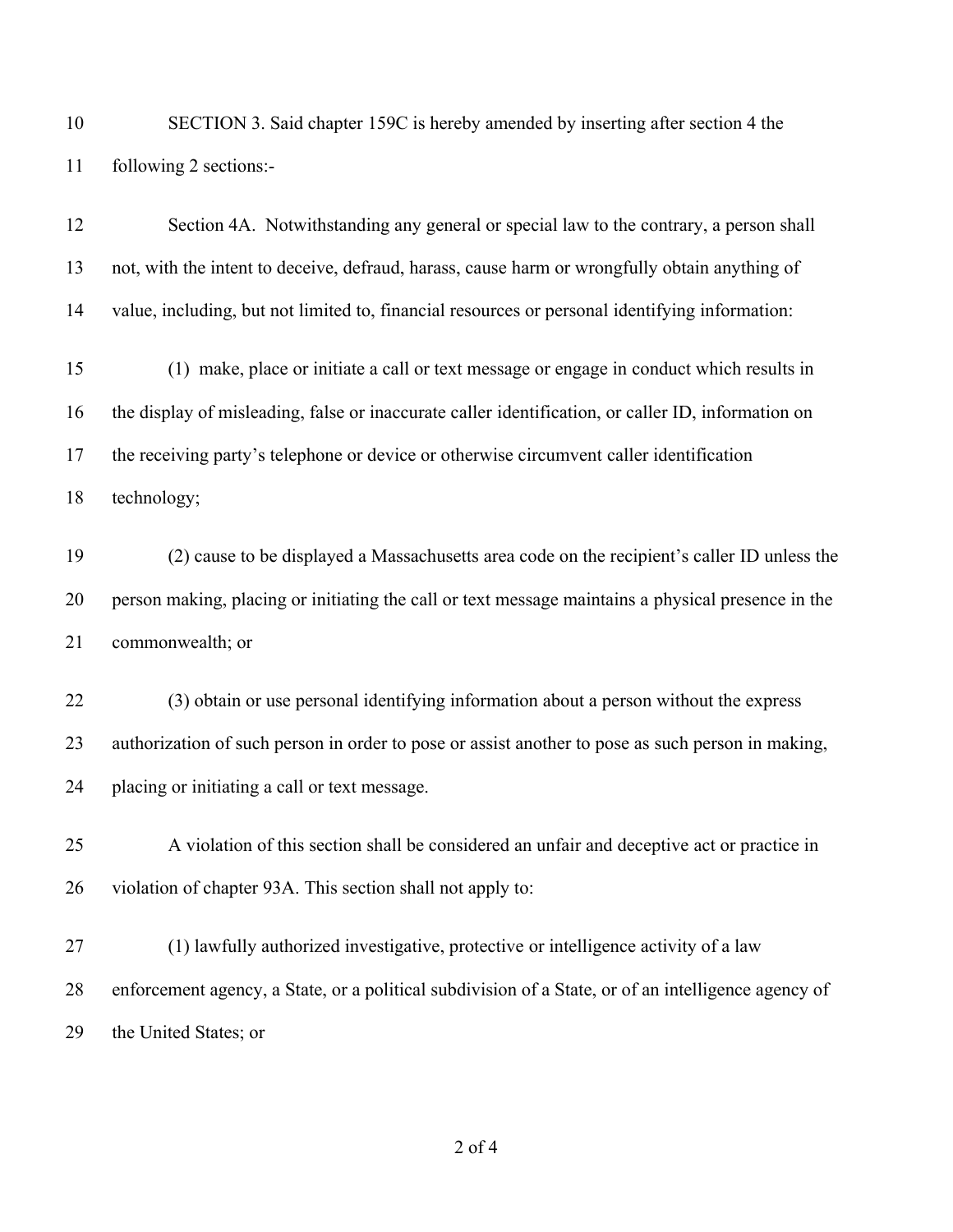(2) activity engaged in pursuant to a court order that specifically authorizes the use of caller ID manipulation.

 Section 4B. Notwithstanding any general or special law to the contrary, providers of telephone services in the commonwealth shall implement effective caller authentication technology for all networks to ensure the legitimacy of caller identification numbers provided by their systems to consumers.

 SECTION 4. Section 8 of said chapter 159C is hereby amended by adding the following subsection:-

 (d) Aggrieved persons, public interest groups, municipalities of the commonwealth, the department of telecommunications and cable or the attorney general's office may initiate proceedings relating to violations of section 4A. Violations of said section 4A, in actions brought pursuant to this subsection, shall be punished by fines of not more than \$10,000 per each deceptive call; provided that said fine shall be not less than \$5,000 for each deceptive call involving a consumer age 65 years or older.

 SECTION 5. There shall be established a special legislative commission pursuant to section 2A of chapter 4 of the General Laws to study methods for and effects of implementing the requirements of section 4B of chapter 159C of the General Laws. The commission shall consist of: 2 members of the house of representatives, 1 of whom shall be appointed by the speaker of the house and 1 of whom shall be appointed by the minority leader of the house; 2 members of the senate, 1 of whom shall be appointed by the president of the senate and 1 of whom shall be appointed by the minority leader of the senate; the attorney general or a designee; and 2 persons to be appointed by the governor, 1 of whom shall be a representative of the

of 4